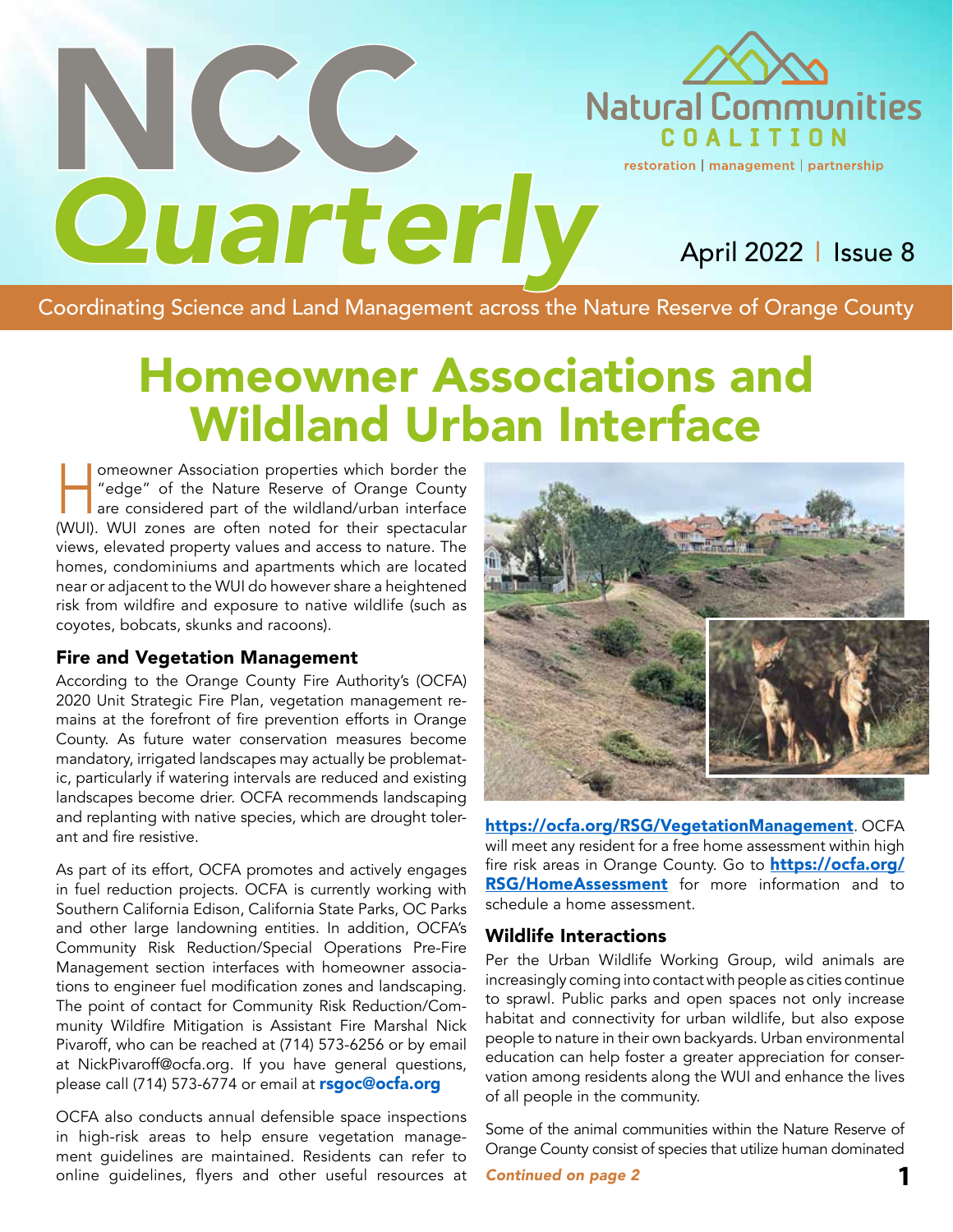### *Homeowner Associations and Wildlife Urban Interface*

#### *From page 1*

ecosystems. Some examples of native species which often make their way onto HOA properties include coyote, raccoons, striped skunks, hummingbirds and California mule deer. Nonnative species reliant on human ecosystems include rats, house mice, and the common pigeon.

Natural Communities Coalition has assembled a guidebook titled "Living Close to Nature," which highlights the native species, fire prevention, gardening and safety concerns associated with living close to the Nature Reserve of Orange County. In addition, California Department of Fish and Wildlife "Keep Me Wild" campaign shares how wild animals are falling victim to unnecessary conflict and even death for a surprising reason – increasing access to human food and garbage. The Keep Me Wild campaign provides tips for keeping deer, coyotes, mountain lions, wild turkeys and other various species of wildlife away from your home, and offers advice on what to do if you encounter a wild animal. The "Living Close to Nature" brochure may be downloaded by clicking here and the "Keep Me Wild" campaign can be accessed by clicking **here**.

A few tips to prevent or minimize unpleasant human-wildlife interactions are included below:

- Never attempt to feed a wild animal
- Regularly dispose of fallen fruit from trees
- Remove sources of water and pet food
- Don't leave small children or small pets outside unattended
- Keep cats indoors as much as possible
- Use birdfeeders specifically designed not to spill
- Install motion sensitive lighting around house or condo

### Outdoor/Nature Programs and Referrals for HOA

The opportunities to experience nature in Orange County are endless. Please share the websites below to any individuals who may be looking for health, fitness, stewardship or nature-based programs, activities and volunteer opportunities.

- Irvine Ranch Conservancy
- Laguna Canyon Foundation
- Crystal Cove State Park
- OC Parks

## Natural Communities Coalition Initiates Ecological Health Study

The Natural Community Conservation Plan/Habitat Conservation Plan (NCCP/HCP) of Central and Coastal Orange County encompasses a preservation area totaling 37,378 acres. Within this vast natural landscape are an assortment of interconnected habitats and ecosystems whose ecological health is vital to promoting the long-term recovery of species, protecting habitat and natural communities, and enhancing the diversity of species at the landscape-level. The 75-year permit upon which the NCCP/HCP is based is dependent on maintaining these essential attributes and functions.

In the effort to carefully understand and report the ecological health of habitats and ecosystems within the Nature Reserve of Orange County, the Natural Communities Coalition (NCC) along with its many partners has embarked on a scientific assessment using the most current data and expert input. This project is one of the more ambitious and essential undertakings of NCC through its 25 years coordinating the NCCP/HCP. The assessment's findings are expected to provide a scientific measurement which informs management actions through the duration of the 75-year permit. According to NCC Executive Director Jim Sulentich, "Significant baseline information was collected in the 1990s and used to determine which species and natural communities were most threatened and needing conservation protection. Tracking the conditions on the Reserve of these same key indicators will serve as a report card for the Reserve against which the Wildlife Agencies, landowners and the community can judge the success of the plan as well as current and future management actions."

Mendel Stewart, Resource Management Coordinator at Natural Communities Coalition, serves as the NCC staff lead for the project. Mendel has spent the past year examining similar projects conducted in Marin and San Diego Counties and said, "the 39 target and identified species receiving regulatory coverage under the NCCP/HCP (of Central and Coastal Orange County) will be carefully monitored as part of the study in addition to landscape scale and adaptive management processes." He further stated, "we also expect to uncover some data gaps which in turn will focus ongoing areas of study to provide all of us a much greater understanding of the overall health of the Reserve."

Through the 2022 calendar year, NCC staff, partners and contractors will be compiling data for the inaugural ecological health study. The final report detailing the study's findings is expected to be presented to the NCC Board of Directors in Spring 2023.



Aliso and Wood Canyon